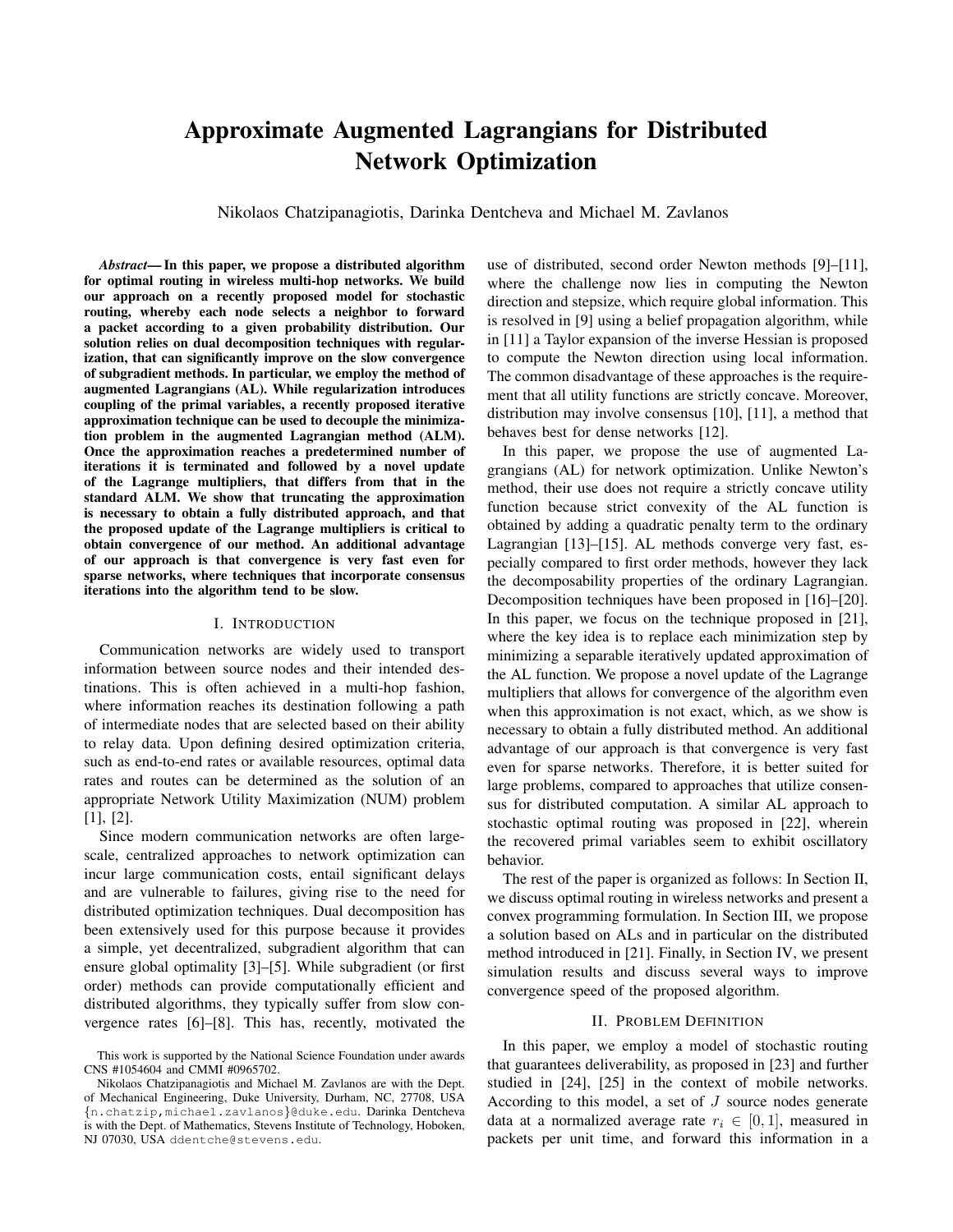

Fig. 1. Wireless network consisting of two destinations (D) and three sources (S). Shown are the packet rates  $r_i$  generated by every source as well as the rates  $T_{ij}R_{ij}$  sent from source i and successfully decoded by node j, where  $T_{ij}$  is the probability that node i routes packets to node j and  $R_{ij}$  is the reliability of the channel between nodes i and j.

multi-hop fashion to a set of  $K$  destinations (or sinks). We denote by  $\mathcal{J} = \{1, \ldots, J\}$  and  $\mathcal{K} = \{J+1, \ldots, J+K\}$  the sets of sources and destinations, respectively. Let  $R_{ij} \in [0, 1]$ represent the probability that a packet transmitted from node  $i$  is correctly decoded by node  $j$ . Setting the transmission rate of the terminals' radios to unity, for simplicity of notation, the effective transmission rate from  $i$  to  $j$  is given by  $R_{ij}$ . Since destinations do not transmit information, we set  $R_{ij} = 0$  for all  $i \in \mathcal{K}$ .

In the proposed framework, nodes can either route packets directly to a destination  $j \in \mathcal{K}$  if  $R_{ij} > 0$ , or relay them to a nearby node  $j \in \mathcal{J}$  for subsequent transmission. We model this process by defining routing probabilities  $T_{ij}$  denoting the probability with which node  $i$  selects node  $j$ , either source or sink, as a destination of its transmitted packets. The transmitted packets are then successfully received by node  $j$ with probability  $R_{ij}$ . Since these two events are independent,  $T_{ij}R_{ij}$  denotes the normalized rate at which packets are sent from node i to node j; see Fig. 1.

To store packets between transmissions, every node i maintains a queue; see Fig. 2. Denoting by  $\mathcal{N}_i$  =  $\{j \in \mathcal{J} \cup \mathcal{K} \mid R_{ij} > 0\}$  the set of neighbors of node i, the average rate of incoming packets at node i is  $r_i$  +  $\sum_{j \in \mathcal{N}_i} T_{ji} R_{ji}$ . Similarly, the average rate of packets departing the queue at node i is  $\sum_{j \in \mathcal{N}_i} T_{ij} R_{ij}$ . If the rate of packets entering is less than the rate of packets leaving the queue, i.e.  $r_i + \sum_{j \in \mathcal{N}_i} T_{ji} R_{ji} \leq \sum_{j \in \mathcal{N}_i} T_{ij} R_{ij}$ , then we say that the queue is stable. The goal of stochastic optimal routing is then to determine variables  $r_i$  and  $T_{ij}$  that maximize a given network utility  $f(r_1, \ldots, r_J) = \sum_{i \in \mathcal{J}} f_i(r_i)$  that quantifies the preference towards larger rates and possibly expresses risk aversion, subject to flow constraints at every node as well as bounds on the minimum rates of exogenous data acquisition  $r_i^{min} \ge 0$  [23], i.e.

$$
\max [f(r_1, \dots, r_J) = \sum_{i \in \mathcal{J}} f_i(r_i)]
$$
\n
$$
\text{s.t. } r_i + \sum_{j \in \mathcal{N}_i} T_{ji} R_{ji} \le \sum_{j \in \mathcal{N}_i} T_{ij} R_{ij}, \quad \forall i \in \mathcal{J}
$$
\n
$$
\sum_{j \in \mathcal{N}_i} T_{ij} \le 1, \quad r_i \ge r_i^{\min}, \quad \forall i \in \mathcal{J}.
$$
\n
$$
(1)
$$

Depending on the utility functions  $f_i(r_i)$ , problem (1) can attain a simple linear or concave form and can be solved



Fig. 2. Incoming and departing flows at terminal  $i$ .

efficiently using available techniques [6], [26]. However, centralized solutions to (1) can incur a large communication cost to collect information about the network topology, contained in the reliabilities  $R_{ij}$ , at a central location and communicate routes  $T_{ij}$  and rates  $r_i$  back to the nodes. They also entail significant delays and are vulnerable to failures. For this reason, distributed algorithms are most desirable, whereby each node  $i$  has access only to variables available to its neighbors in  $\mathcal{N}_i$ .

### III. THE METHOD OF AUGMENTED LAGRANGIANS

While dual subgradient methods that exploit the separable structure of the ordinary Lagrangian have been successfully used in the past to obtain distributed solutions to problems such as ours, (e.g., [2]–[5]), they suffer from inherent disadvantages, such as slow convergence speed and instability when the dual function is non-differentiable at the optimal solution. This motivates alternative methods that take advantage of regularization techniques. A widely used primal regularization technique is the *augmented Lagrangian Method* (ALM) [6], [27], [28], which we present in what follows.

As the distributed version of this method is developed for affine equality constraints, we define the slack variables  $s_i \geq$ 0,  $\forall i$  ∈  $\mathcal{J}$  and rewrite the queue flow constraints as

$$
\sum_{j \in \mathcal{N}_i} T_{ij} R_{ij} - \sum_{j \in \mathcal{N}_i} T_{ji} R_{ji} - r_i = s_i, \quad \forall i \in \mathcal{J}.
$$
 (2)

Denoting by  $\mathbf{z}_i = \begin{bmatrix} s_i, r_i, T_{i1}, T_{i2}, \dots, T_{i(J+K)} \end{bmatrix}^T \in$  $\mathbb{R}^{J+K+2}$  the vector of decision variables of node i, and by  $\mathbf{R}_i \in \mathbb{R}^{J \times (J + K + 2)}$  the matrix

$$
\mathbf{R}_{i} = \begin{bmatrix} 0 & 0 & -R_{i1} & 0 & \dots & 0 & \dots & 0 \\ 0 & 0 & 0 & -R_{i2} & \dots & 0 & \dots & 0 \\ \vdots & \vdots & \vdots & \vdots & & \vdots & \vdots & \vdots \\ -1 & -1 & R_{i1} & R_{i2} & \dots & R_{iJ} & \dots & R_{i(J+K)} \\ \vdots & \vdots & \vdots & \vdots & & \vdots & \dots & \vdots \\ 0 & 0 & 0 & 0 & \dots & -R_{iJ} & \dots & 0 \end{bmatrix},
$$

the flow constraints (2) can be compactly written as  $\sum_{i \in \mathcal{J}} \mathbf{R}_i \mathbf{z}_i = 0$ . We convert problem (1) to a minimization problem and associate Lagrange multiplies  $\lambda$  =  $[\lambda_1, \ldots, \lambda_J]^T \in \mathbb{R}^J$  with constraints (2). The AL  $\Lambda$  for this problem takes the form

Ordinary Lagrangian  
\n
$$
\Lambda(\mathbf{z}, \boldsymbol{\lambda}) = \sum_{i \in \mathcal{J}} \underbrace{\left( -f_i(\mathbf{z}_i) + \boldsymbol{\lambda}^T \mathbf{R}_i \mathbf{z}_i \right)}_{i \in \mathcal{J}} + \frac{1}{2} \rho \left\| \sum_{i \in \mathcal{J}} \mathbf{R}_i \mathbf{z}_i \right\|_2^2 \quad (3)
$$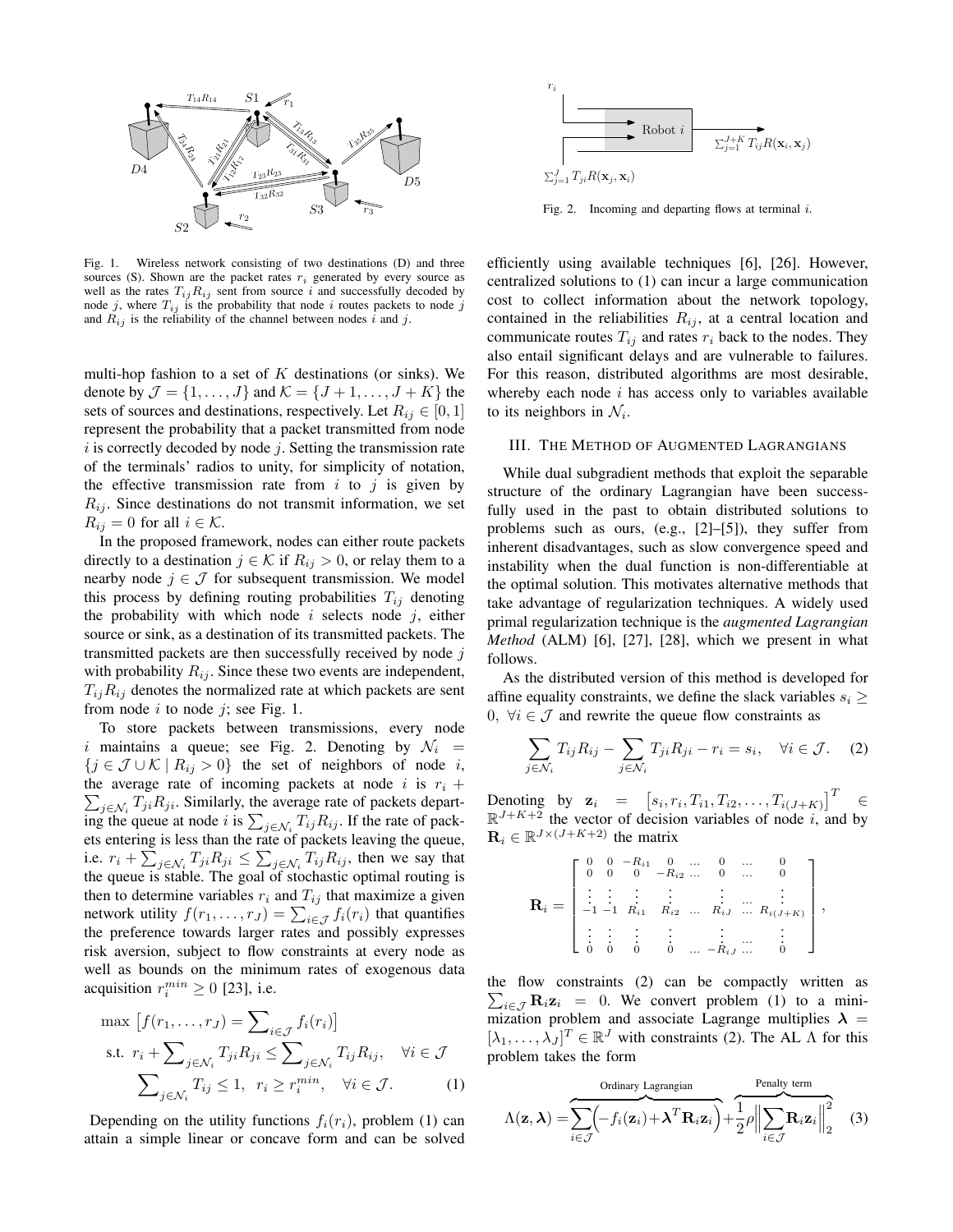# Algorithm 1 Augmented Lagrangian Method (ALM)

1: For fixed Lagrange multipliers  $\lambda^k$ , find primal variables  $z<sup>k</sup>$  that solve the problem:

$$
\mathbf{z}^{k} = \arg \min_{\mathbf{z}} \Lambda(\mathbf{z}, \boldsymbol{\lambda}^{k})
$$
  
s.t.  $\mathbf{z}_{i} \in \mathcal{Z}_{i}$  (5)

2: If the constraints  $\sum_{i \in \mathcal{J}} \mathbf{R}_i \mathbf{z}_i = \mathbf{0}$  are satisfied, then stop (optimal solution found). Otherwise, set :

$$
\boldsymbol{\lambda}^{k+1} = \boldsymbol{\lambda}^k + \rho \left( \sum_{i \in \mathcal{J}} \mathbf{R}_i \mathbf{z}_i^k \right) \tag{6}
$$

increase k by one and return to Step 1.

where  $\rho \in \mathbb{R}_+$  is a user defined penalty parameter and  $z =$  $[\mathbf{z}_1, \dots, \mathbf{z}_J]^T$ . The remaining constraints in (1) are local at each node and we do not include them in the Lagrangian (3). We denote the set of points satisfying these local constraints by  $\mathcal{Z} \triangleq \bigcup_{i \in \mathcal{J}} \mathcal{Z}_i$ , where

$$
\mathcal{Z}_i = \left\{ \mathbf{z}_i \in \mathbb{R}^{J+K+2} \middle| \text{ s.t. } \mathbf{e}_i^T \mathbf{z}_i \le 1, \mathbf{z}_i \ge 0 \right\} \tag{4}
$$

with  $e_i$  a suitably defined 0-1 vector. Note that the explicit constraint  $z_i \geq 0$  can be easily manipulated to include  $r_i \geq$  $r_i^{min}$ , if needed. The ALM is summarized in Alg. 1. Recall that the subgradient of the dual function is given by the amount of constraint violations emerging from the update of primal variables at each step. For a more detailed discussion see [6], [28].

#### *A. A Distributed Algorithm*

The ALM is enticing, however, a major drawback stems from the fact that (3) is not in a separable form, due to the quadratic penalty term and the underlying inner products  $\langle \mathbf{R}_i \mathbf{z}_i, \mathbf{R}_j \mathbf{z}_j \rangle$  that form, when expanded. To address this issue, we employ the approach developed in [21] to iteratively decouple the first step of ALM and propose a novel modification of the dual update that allows full distribution of our method; see Sec. III-B. In particular, as in [21], define the *local augmented Lagrangian* associated with node i by

$$
\Lambda_i(\mathbf{z}_i, \tilde{\mathbf{z}}, \boldsymbol{\lambda}) = -f_i(\mathbf{z}_i) + \boldsymbol{\lambda}^T \mathbf{R}_i \mathbf{z}_i + \frac{1}{2} \rho \Big\| \mathbf{R}_i \mathbf{z}_i + \sum\nolimits_{j \neq i} \mathbf{R}_j \tilde{\mathbf{z}}_j \Big\|_2^2
$$
\n(7)

where  $\tilde{\mathbf{z}}_j \in \mathbb{R}^{J+K+2}$  denotes the primal variables that are local to node  $j$  but communicated to node  $i$  for optimization of its local Lagrangian  $\Lambda_i$ . With respect to node i, these are considered fixed parameters. The main idea behind the proposed approach is to replace problem  $(5)$  by  $J$  parallel problems of the form  $\mathbf{z}_i^k = \arg \min_{\mathbf{z}_i} \Lambda_i(\mathbf{z}_i, \tilde{\mathbf{z}}^k, \boldsymbol{\lambda}^k)$  and to iteratively update the estimates  $\tilde{z}$  by making steps towards a correct approximation of (5). Now, the objective is to devise a suitable procedure for updating and minimizing  $\tilde{\Lambda}(\mathbf{z}, \tilde{\mathbf{z}}, \boldsymbol{\lambda}) =$  $\sum_{i=1}^{J} \Lambda_i(\mathbf{z}_i, \tilde{\mathbf{z}}, \boldsymbol{\lambda})$ , which will ensure the minimization of the true AL  $\Lambda(z, \lambda)$ . This can be achieved by introducing an inner loop in place of step 1 of Alg. 1, indexed by  $m$ , wherein at the  $m$ -th inner iteration each node  $i$  computes

$$
\mathbf{z}_{i}^{k,m} = \arg \min_{\mathbf{z}_{i} \in \mathcal{Z}_{i}} \Lambda_{i}(\mathbf{z}_{i}, \tilde{\mathbf{z}}^{k,m}, \boldsymbol{\lambda}^{k})
$$
(11)

#### Algorithm 2 Accelerated Distributed AL (ADAL)

- **Require:** Define M, set  $k = 1$ , choose initial Lagrange multipliers  $\lambda^1$  and variables  $z^0$ .
- 1: Set  $\tilde{\mathbf{z}}^{k,0} = \mathbf{z}^{k-1}$  and  $m = 0$ .
- 2: If  $m = M$  then set  $z^k = \tilde{z}^{k,m}$  and go to Step 4. Otherwise, for all nodes  $i \in \mathcal{J}$  determine  $\mathbf{z}_{i}^{k,m}$  as a solution of

$$
\min_{\mathbf{z}_i} \quad \Lambda_i(\mathbf{z}_i, \tilde{\mathbf{z}}^{k,m}, \boldsymbol{\lambda}^k) \quad .
$$
\ns.t.

\n
$$
\mathbf{z}_i \in \mathcal{Z}_i \tag{8}
$$

3: If  $\mathbf{R}_i \mathbf{z}_i^{k,m} = \mathbf{R}_i \tilde{\mathbf{z}}_i^{k,m}, \forall i \in \mathcal{J}$ , then go to Step 4. Otherwise, for  $i \in \mathcal{J}$  set

$$
\tilde{\mathbf{z}}_i^{k,m+1} = \tilde{\mathbf{z}}_i^{k,m} + \tau \left( \mathbf{z}_i^{k,m} - \tilde{\mathbf{z}}_i^{k,m} \right),\tag{9}
$$

communicate  $\tilde{\mathbf{z}}_i^{k,m+1}$  to adjacent nodes, increase m by 1, and go to Step 2.

4: If  $\sum_{i \in \mathcal{J}} \mathbf{R}_i \mathbf{z}_i^k = \mathbf{0}$ , then stop (optimal solution found). Otherwise, set

$$
\boldsymbol{\lambda}_i^{k+1} = \boldsymbol{\lambda}_i^k + \rho \left[ \sum_{j \in \mathcal{J}} \mathbf{R}_j \tilde{\mathbf{z}}_j^k \right]_i \tag{10}
$$

communicate  $\lambda_i^{k+1}$  to adjacent nodes, increase k by 1, and go to Step 1.

based on the values of  $\tilde{\mathbf{z}}^{k,m}$  and  $\boldsymbol{\lambda}^k$  communicated by its neighbors at the end of the previous iteration. Then, the minimizer  $z_i^{k,m}$  is subsequently used to update the local estimate  $\tilde{\mathbf{z}}_i^{k,m}$  according to the equation

$$
\tilde{\mathbf{z}}_i^{k,m+1} = \tilde{\mathbf{z}}_i^{k,m} + \tau \left( \mathbf{z}_i^{k,m} - \tilde{\mathbf{z}}_i^{k,m} \right),\tag{12}
$$

where  $\tau > 0$  is an appropriately chosen parameter (see Sec. III-B). The variables  $\tilde{\mathbf{z}}_i^{k,m+1}$  can now be transmitted to the neighbors for the next inner iteration. As in [21], the stopping criterion for the inner loop is satisfied when  $\mathbf{R}_i \mathbf{z}_i^{k,m} = \mathbf{R}_i \tilde{\mathbf{z}}_i^{k,m}$  for all i and the algorithm then moves to the next step of updating the dual variables  $\lambda^k$ . Nevertheless, unlike [21], we propose to update the dual variables using the  $\tilde{z}$  variables instead of the variables  $z$  and allow the updates even if the test in step 3 is not satisfied. As we discuss in Sec. III-B, this modification ensures that our algorithm converges even if the synchronization in the entire network (corresponding to the test in step 3) was not completed, which is critical for a fully distributed implementation. Our proposed method is illustrated in Alg. 2.

Note that every step in Alg. 2 requires that each node has access only to variables readily available in its neighborhood. To see this, expand the quadratic terms in (7) to get

$$
\Lambda_i(\mathbf{z}_i, \tilde{\mathbf{z}}, \boldsymbol{\lambda}) = -f_i(\mathbf{z}_i) + \sum_{j \in \mathcal{J}} \lambda_j [\mathbf{R}_i]_j^T \mathbf{z}_i + \frac{1}{2} \rho \sum_{j \in \mathcal{J}} \left( [\mathbf{R}_i]_j^T \mathbf{z}_i + \sum_{k \neq i} [\mathbf{R}_k]_j^T \tilde{\mathbf{z}}_k \right)^2,
$$
\n(13)

where the notation  $[\mathbf{R}_i]_j$  stands for the j-th row of matrix  $\mathbf{R}_i$ . Noticing that  $[\mathbf{R}_i]_j \neq \mathbf{0}$  if and only if  $j \in \mathcal{N}_i \cup \{i\}$ , we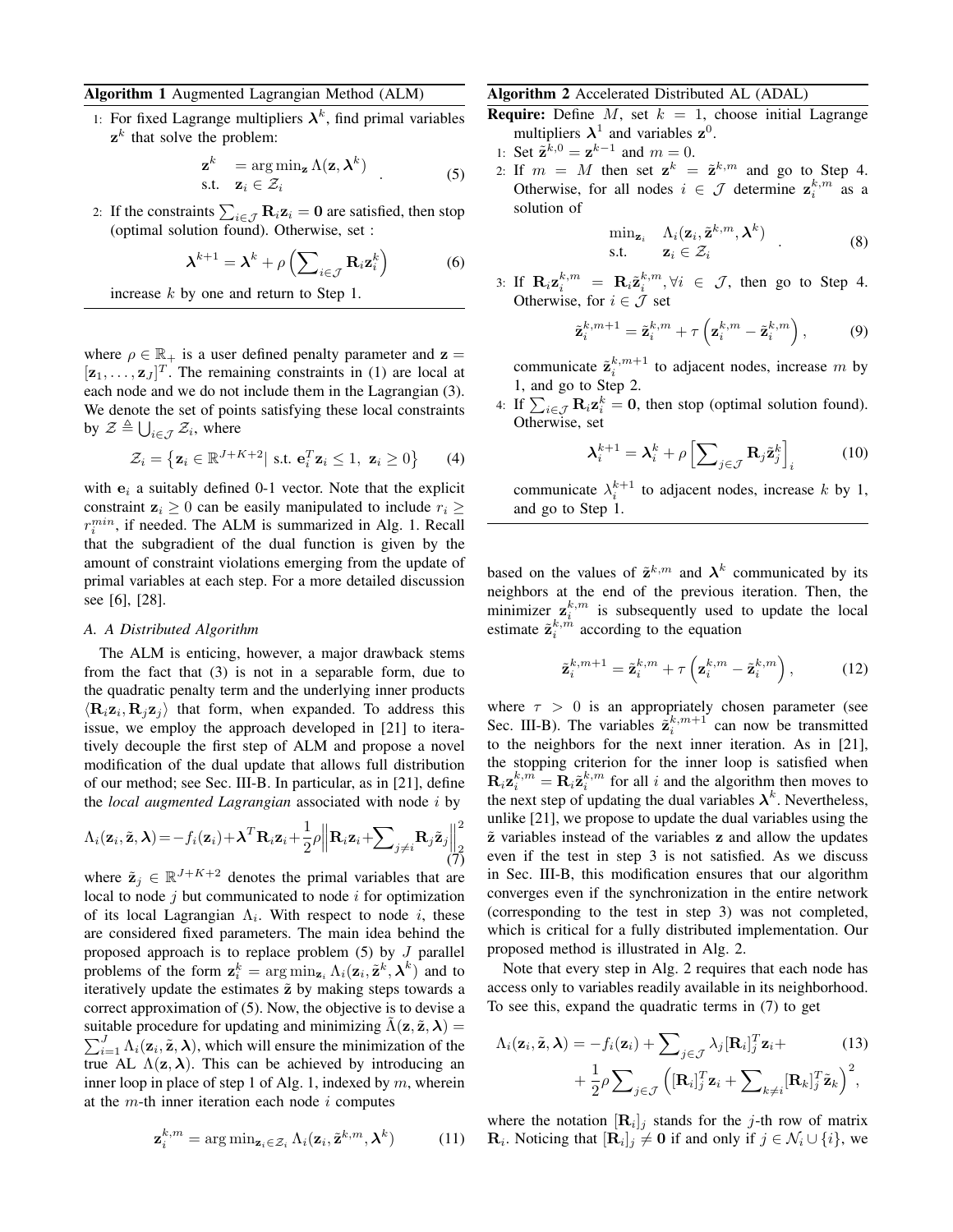obtain

$$
\sum_{j \in \mathcal{J}} \lambda_j [\mathbf{R}_i]_j^T \mathbf{z}_i = \sum_{j \in \mathcal{N}_i \cup \{i\}} \lambda_j [\mathbf{R}_i]_j^T \mathbf{z}_i.
$$
 (14)

Similarly,

$$
\sum_{j \in \mathcal{J}} \left( [\mathbf{R}_i]_j^T \mathbf{z}_i + \sum_{k \neq i} [\mathbf{R}_k]_j^T \tilde{\mathbf{z}}_k \right)^2 = \sum_{j \notin \mathcal{N}_i \cup \{i\}} \left( \sum_{k \neq i} [\mathbf{R}_k]_j^T \tilde{\mathbf{z}}_k \right)^2
$$

$$
+ \sum_{j \in \mathcal{N}_i \cup \{i\}} \left( [\mathbf{R}_i]_j^T \mathbf{z}_i + \sum_{k \in \mathcal{N}_j \cup \{j\}} [\mathbf{R}_k]_j^T \tilde{\mathbf{z}}_k \right)^2 \tag{15}
$$

since  $[\mathbf{R}_k]_j \neq \mathbf{0}$  if and only if  $k \in \mathcal{N}_j \cup \{j\}$ . Substituting (14) and (15) in (13) and observing that the first term on the right-hand-side of  $(15)$  does not depend on  $z_i$ , we obtain

$$
\min_{\mathbf{z}_i} \Lambda_i(\mathbf{z}_i, \tilde{\mathbf{z}}, \boldsymbol{\lambda}) = \min_{\mathbf{z}_i} \bigg\{ -f_i(\mathbf{z}_i) + \sum_{j \in \mathcal{N}_i \cup \{i\}} \lambda_j [\mathbf{R}_i]_j^T \mathbf{z}_i + + \frac{1}{2} \rho \sum_{j \in \mathcal{N}_i \cup \{i\}} \Big( [\mathbf{R}_i]_j^T \mathbf{z}_i + \sum_{k \in \mathcal{N}_j \cup \{j\}} [\mathbf{R}_k]_j^T \tilde{\mathbf{z}}_k \Big)^2 \bigg\},
$$

which reveals that calculation depends on receiving information from the 2-hop neighbors, thus requiring minimal communication overhead. Note also that the term  $\left[\sum_{j \in \mathcal{J}} \mathbf{R}_j \tilde{\mathbf{z}}_j^k\right]$ in (10) is the flow constraint violation (2) at each node i. This can be easily computed by each node, since it only requires knowledge of its neighbors' variables.

#### *B. Discussion on Distribution & Convergence*

As discussed in Sec. III-A, the main novelty of our algorithm, compared to the one proposed in [21], consists in the rule for for updating the dual variables and in the step for that update in terms of the variables  $\tilde{z}$  instead of  $z$ . This allows for convergence of Alg. 2 even if the inner loop is truncated to exit after a pre-determined maximum number of iterations M is reached, instead of being executed until convergence as in [21]. This, in turn, leads to great improvements in the behavior of the algorithm. More specifically, note that the termination criterion  $\mathbf{R}_i \mathbf{z}_i^{k,m} = \mathbf{R}_i \tilde{\mathbf{z}}_i^{k,m}, \forall i \in \mathcal{J}$  of the inner loop in step 3 of Alg. 2 requires global information, since it must be satisfied by all agents concurrently. This requires a synchronization in the network, which is a serious bottleneck in distributed applications, especially for large networks, and can be avoided by being able to pre-determine M. Although theoretical results that characterize the performance of Alg. 2 for fixed  $M$  are the subject of future work, numerical analysis in Section IV reveals that convergence is, surprisingly, greatly accelerated by decreasing the value of M, with the best performance obtained for  $M = 1$ . Note that if we let  $M \to \infty$ , then the original algorithm in [21] is obtained. In that case the inner loop termination criterion  $\mathbf{R}_i \mathbf{z}_i = \mathbf{R}_i \tilde{\mathbf{z}}_i, \forall i \in \mathcal{J}$  becomes satisfied and the update (10) becomes equivalent to (6). In this case, convergence of Alg. 2 follows directly form [21]. Also note that, in most practical applications, the algorithm runs throughout the whole life of the network. Thus, the outer loop termination criterion involving all constraints ( $\sum_{i \in \mathcal{J}} \mathbf{R}_i \mathbf{z}_i = \mathbf{0}$ ) is satisfied for the stationary routing policy.

While a detailed convergence analysis of the algorithm proposed in [21] for general convex optimization problems can be found in the aforementioned reference, here we discuss some results from [21] that are particularly relevant to network optimization. The first result states that convergence is guaranteed if  $0 \leq \tau \leq \frac{1}{N}$  (step 3 of Alg. 2), where  $N = \max_i |\mathcal{N}_i|$  is the cardinality of the largest neighborhood in the network. The second results states that the progress of the inner loop at each iteration is proportional to  $q = 1 - \frac{\tau(1-\tau N)}{2\rho \alpha^2 N^2 \gamma^{-1} + 1}$ , where  $\alpha = \max_{1 \le i \le J} ||\mathbf{R}_i||_2$ . Therefore, convergence speed depends on  $q$ ,  $\tau$ ,  $\alpha$  and N, all of which are easily seen to be affected by sparsity. In fact, convergence speed is increased for sparse networks. This particularly interesting feature of the algorithm, also verified in simulations, removes the necessity of consensus iterations to propagate information in the network, which is present in recently proposed, distributed approaches [10], [11]. Consensus algorithms are known to be efficient for dense network topologies and exhibit slow convergence in sparse networks. This disadvantage of consensus also affects problems that incorporate interference into the formulation [29]. Interestingly, simulations suggest that ADAL with  $M =$ 1 converges very fast not only for sparse, but also for dense networks, see Sec. IV.

## IV. NUMERICAL SIMULATIONS

Numerical experiments were performed in order to assess the performance of the Distributed AL (DAL) [21] and Accelerated Distributed AL (ADAL) methods under different sets of parameters. In these simulations, the maximum residual, i.e., the maximum constraint violation among all agents, was monitored as a metric of convergence. Subsequent simulations refer to networks consisted of 50 sources and 2 sinks, wherein the agents were randomly, uniformly distributed in rectangular boxes. The ADAL algorithm is implemented for  $M = 1$ , unless otherwise stated.

Implementation of the DAL and ADAL algorithms necessitates appropriate selection of the, performance defining, parameters  $\rho$  and  $\tau$ . The penalty parameter  $\rho$  is user defined, based on the effect it has on the behavior of the algorithm, and we have found that fastest convergence is obtained for  $\rho \in [10, 30]$ , while preventing ill-conditioning. On the other hand, while in [21] the optimal value for  $\tau = \frac{1}{2 \max |\mathcal{N}_i|}$  is suggested, in ADAL simulations this could be increased to  $\tau = \frac{1.5}{\max |\mathcal{N}_i|}$  without compromising convergence, while at the same time accelerating the procedure.

The requirement on the utility functions  $f_i(r_i)$  is that they are monotonically non-decreasing expressing preference to larger transmission rates, i.e. an increase in the rate of one node does not decrease the value of the total utility function to be maximized. In our simulations, we choose  $f(\mathbf{r}) = \prod_{i=1}^{J} (r_i)$  in order to maximize the product of rates, which can be recast as the sum of logarithms  $f(\mathbf{r}) =$  $\sum_{i=1}^{J} \log(r_i)$ . This choice is typical in NUM problems and aims to produce a fairer distribution of rates among all nodes in the network. Note that the choice  $f(\mathbf{r}) = w^T \mathbf{r}$ , with w a vector of weights, results in a trivial problem, in which the nodes in communication range of the sinks are rewarded with the maximum rate 1 and the rest with 0. Fig. 3 shows the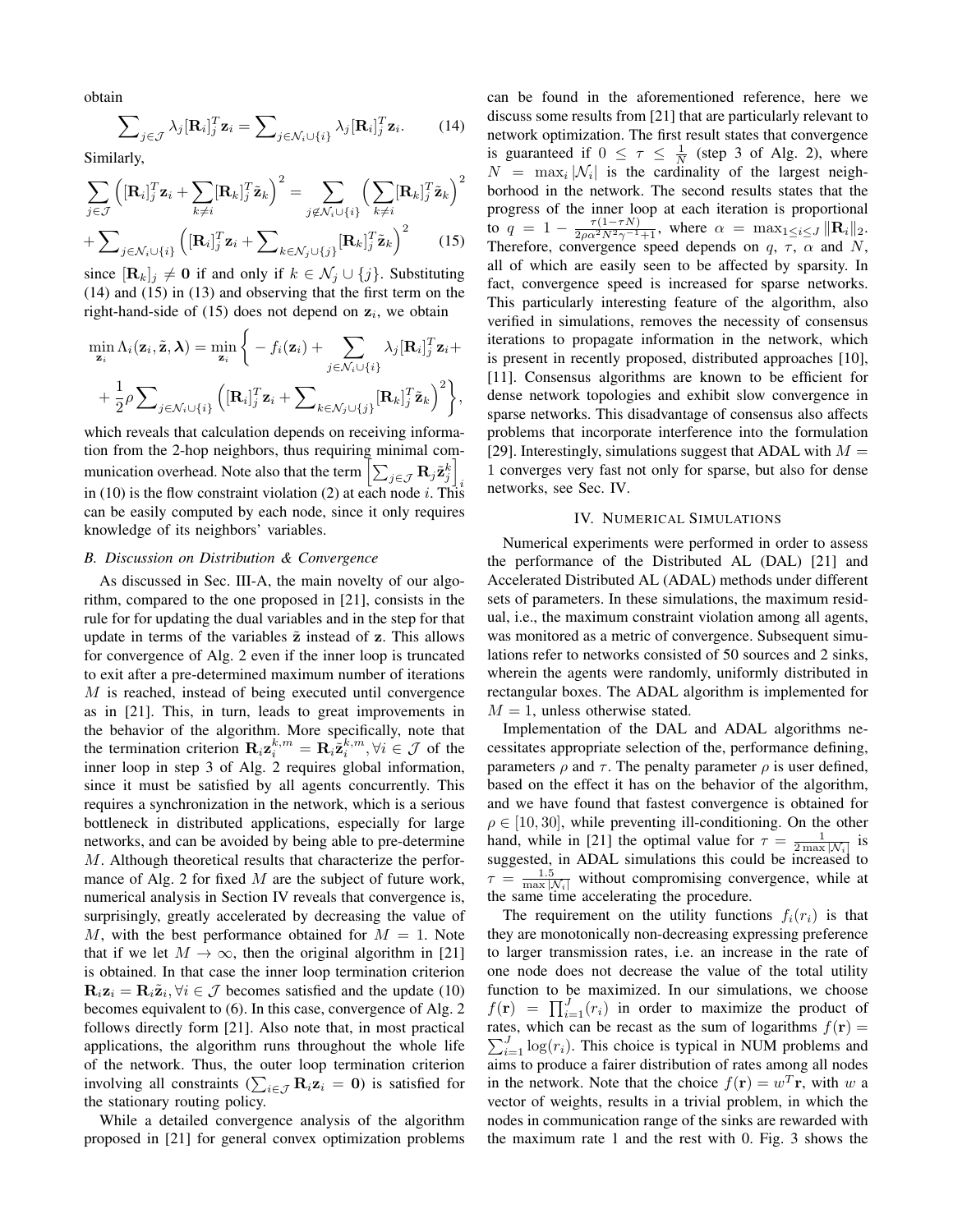

Fig. 3. Evolution of the sum of rates  $\sum_{i \in \mathcal{J}} r_i$  during implementation of ADAL. The horizontal line depicts the value obtained by solving the centralized problem. We observe that the distributed utility function converges to the optimal solution very fast. Also included is the subfigure illustrating the evolution of individual rates for every source.



Fig. 4. Convergence speed for different exit criteria from the inner loop. The line labeled 'open' accounts for repeating the inner loop until convergence  $(10^{-3})$ , while in the other instances we force exit if the indicated amount of iterations M has been surpassed. We number the horizontal axis with respect to inner loop iterations. The step shape is caused because the constraint violations are updated at each outer loop iteration.

evolution of the individual and total rates,  $r_i$  and  $\sum_{i=1}^{J} r_i$ , respectively, corresponding to maximization of the utility  $f(\mathbf{r}) = \sum_{i=1}^{J} \log(r_i)$  for fair allocation. We observe that the utility converges to its optimal value in only about 25 iterations.



Fig. 5. Speed of convergence for different network densities for the ADAL and DAL methods. The results correspond to networks of 50 sources and 2 sinks with maximum degrees of 5,9 and 14 respectively.



Fig. 6. Convergence speed of ADAL for different network sizes. The ratio of sources-to-sinks is kept at 25/1 and the maximum degree is 6 for all cases.



Fig. 7. Comparison between the ASM, DAL and ADAL methods, for a network of 50 sources, 2 sinks and maximum degree of 7.

In what follows, we illustrate convergence of ADAL for different values of inner loop iterations M, different network structures and different network sizes. Note first that, for the same network topology, the convergence speed of ADAL increases as M decreases with the best performance obtained for a single inner iteration  $M = 1$ ; see Fig. 4. Therefore, not only is ADAL fully distributed compared to DAL (see Section III-B), but it is also faster. Moreover, while faster convergence for sparser networks, as are many modern largescale wireless networks, is a unique feature of DAL, the convergence speed of ADAL is shown not to be affected by sparsity, while still being faster than DAL; see Fig. 5. A third important observation is that network size does not affect speed of convergence dramatically; see Fig. 6. Repeated simulations have shown that convergence speed remains at this level of magnitude. Note that, in all cases, the ratio of sources-to-sinks has been maintained the same at 25/1, in an effort to keep the randomly generated networks as similar as possible.

In order to compare our approach with other methods in the literature, we conducted additional simulations, wherein we implemented a version of the so called *Alternating Directions Method of Multipliers* (ADMM), due to its fast convergence speed, for small though accuracies [30]. More specifically, we compared our algorithm with the *Alternating Step Method* (ASM) presented in [31], which is an adaptation of the Generalized ADMM for monotropic programming problems, such as ours. As can be shown in Fig. 7, both DAL and ADAL outperform ASM with ADAL converging the fastest, in only 50 iterations.

Finally, we evaluated performance of our algorithm for different values of the channels reliabilities  $R_{ij}$ . In particular,